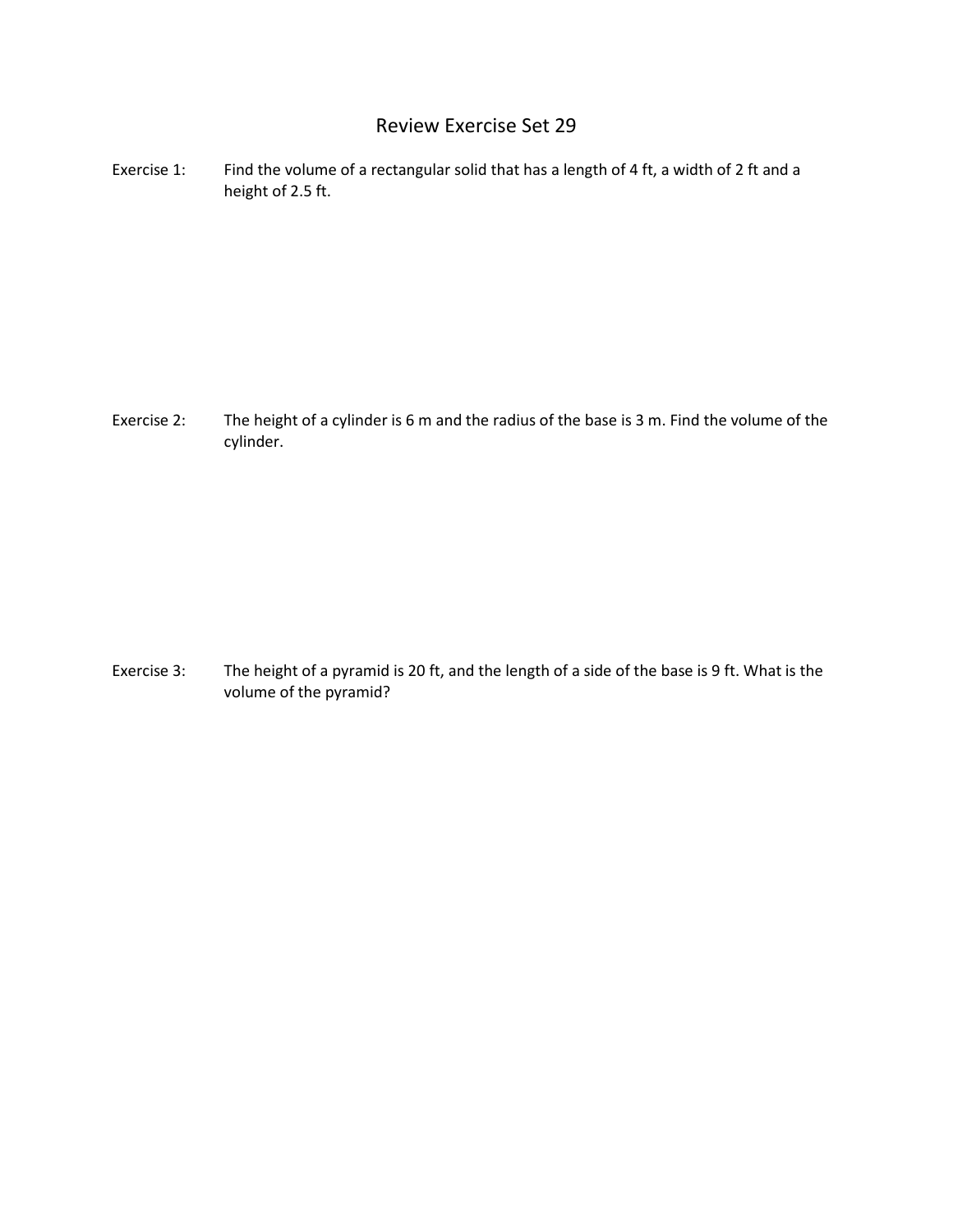Exercise 4: Find the surface area of a solid cube with sides 5 inches.

Exercise 5: Find the surface area of a sphere with a diameter of 12 cm. Give the exact measurement.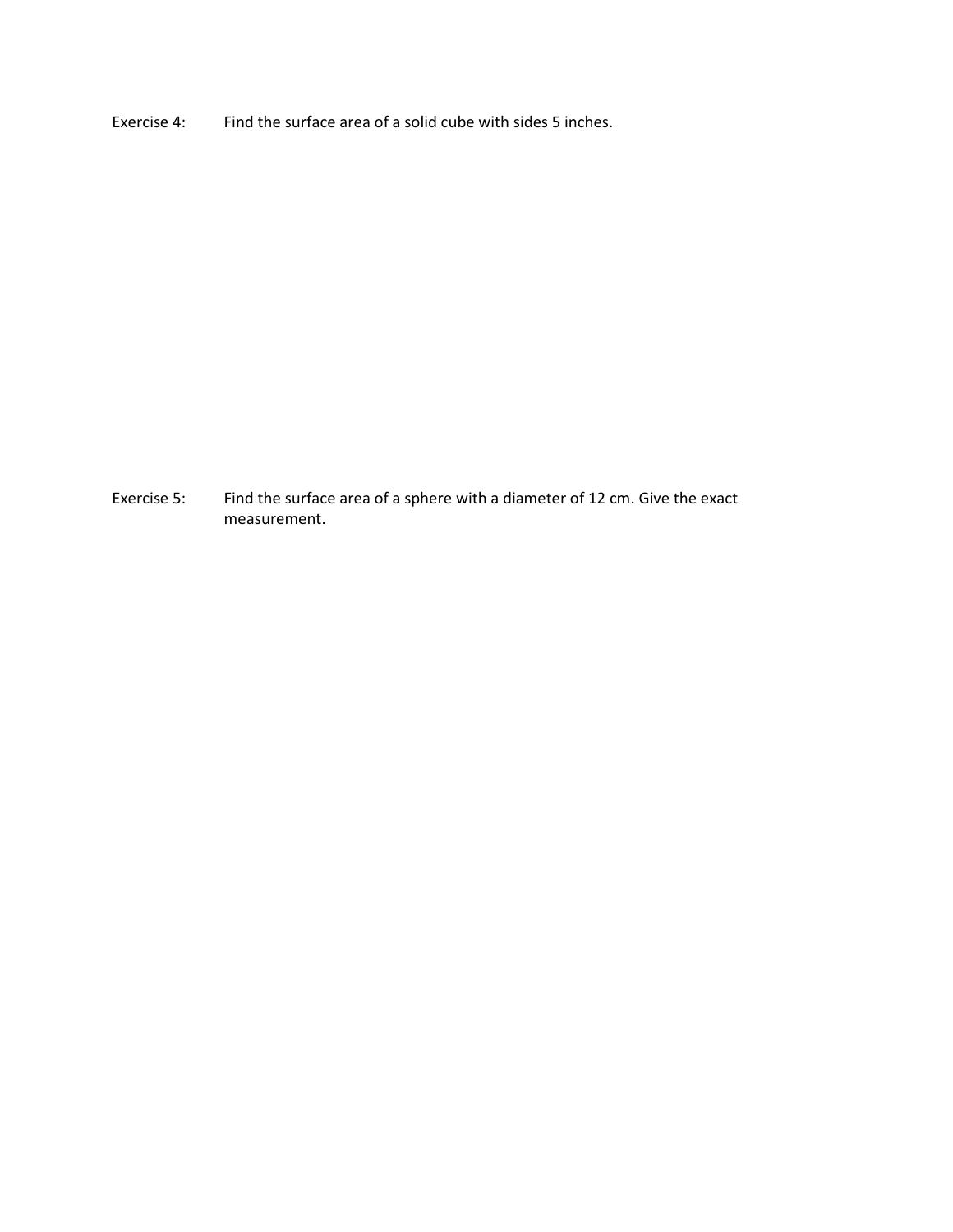## Review Exercise Set 29 Answer Key

Exercise 1: Find the volume of a rectangular solid that has a length of 4 ft, a width of 2 ft and a height of 2.5 ft.

> The volume of a rectangular solid is equal to the length times the width times the height.

 $V = Iwh$ 

Substitute in the given values for the sides and evaluate.

 $V = (4 \text{ ft})(2 \text{ ft})(2.5 \text{ ft})$  $V = 20$  ft<sup>3</sup>

## **The volume of the rectangular solid is 20 cubic feet.**

Exercise 2: The height of a cylinder is 6 m and the radius of the base is 3 m. Find the volume of the cylinder.

The volume of a cylinder is equal to pi times the radius squared times the height.

$$
V = \pi r^2 h
$$

Substitute in the given values and evaluate.

$$
V = \pi (3 m)^{2} (6 m)
$$
  
\n
$$
V = \pi (9 m^{2}) (6 m)
$$
  
\n
$$
V = 54 \pi m^{3}
$$
  
\n
$$
V \approx 54 (3.14) m^{3}
$$
  
\n
$$
V \approx 169.56 m^{3}
$$

The exact volume of the cylinder would be 54  $\pi$  cubic meters, which would be **approximately 169.56 cubic meters.**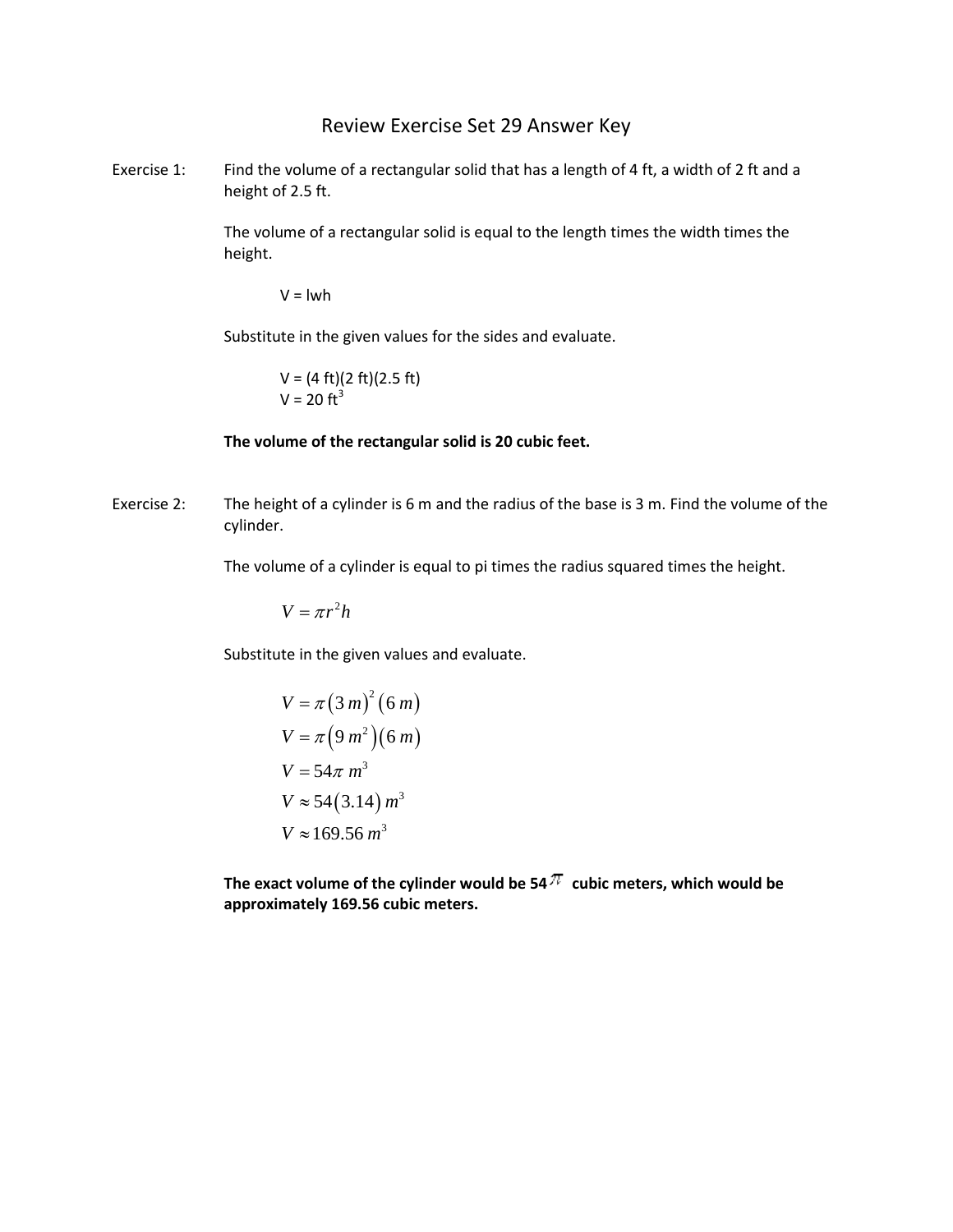Exercise 3: The height of a pyramid is 20 ft, and the length of a side of the base is 9 ft. What is the volume of the pyramid?

> The volume of a pyramid is equal to one-third times the length of a side squared times the height.

$$
V = \frac{1}{3} s^2 h
$$

Substitute in the given values and evaluate.

$$
V = \frac{1}{3} (9 \text{ ft})^2 (20 \text{ ft})
$$
  
\n
$$
V = \frac{1}{3} (81 \text{ ft}^2) (20 \text{ ft})
$$
  
\n
$$
V = (27 \text{ ft}^2) (20 \text{ ft})
$$
  
\n
$$
V = 540 \text{ ft}^3
$$

## **The volume of the pyramid is 540 cubic feet.**

Exercise 4: Find the surface area of a solid cube with sides 5 inches.

The surface area of a solid cube would be the sum of the surface areas of each side. The surface area of a single side would be equal to the area of a square which is the length of a side squared  $(s^2)$ . A solid cube will have a total of six identical sides so the total surface area would be six times the area of one side.

 $SA = 6s^2$ 

Substitute in the given values for the sides of the cube and evaluate.

 $SA = 6s^2$  $SA = 6(5 \text{ in})^2$  $SA = 6(25 in<sup>2</sup>)$  $SA = 150 in<sup>2</sup>$ 

**The surface area of the solid cube is 150 square inches.**